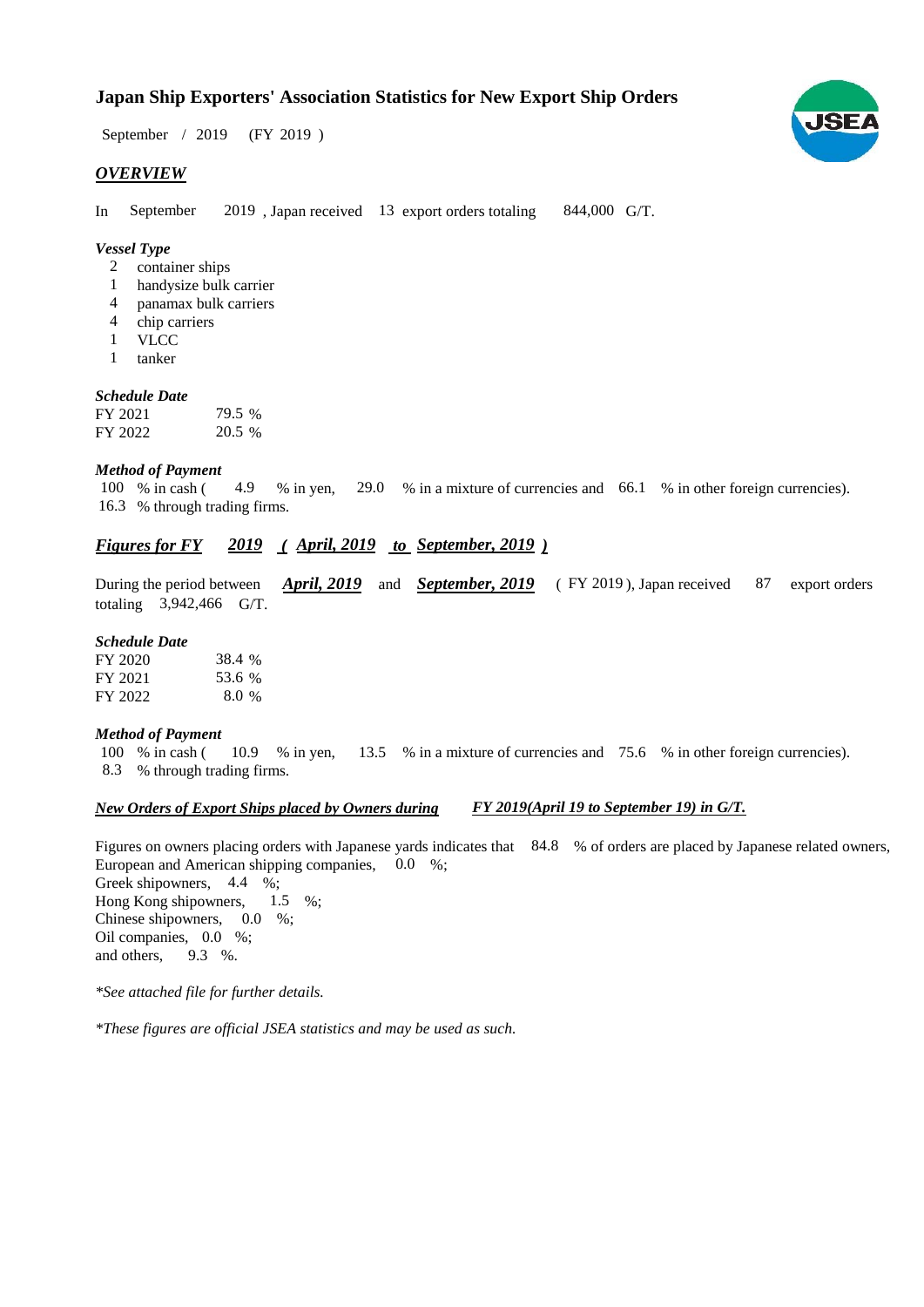## New Export Orders Placed in September 2019 (FY 2019) Based on Fiscal Year

No. G/T No. G/T No. G/T No. G/T No. G/T No. G/T No. G/T No. G/T $G/T$ General Cargos ( 29 1,936,740 1 1) 9,990 1 7,450 0 0 0 0 0 2 232,600 4 250,040 10 592,000 Bulk Carriers 150 6,394,050 26 1,267,300 11 459,600 15 535,400 12 545,600 9 391,000 73 3,198,900 118 5,352,300 Tankers | 34| 2,356,137|| 1| 1,400| 5| 246,100| 1| 21,326| 1| 4,300| 2| 220,400| 10| 493,526|| 14| 765,626 Combined Carriers 0 0 0 0 0 0 0 0 0 0 0 0 0 0 0 0Others | 1,240 || 0 | 0 | 0 | 0 | 0 | 0 | 0 | 0 | 0 Total 214 10,688,167 28 1,278,690 17 713,150 16 556,726 13 549,900 13 844,000 87 3,942,466 142 6,709,926 FY 2019 / FY2018 (%) | \* 107.3 | 123.7 | 133.1 | 95.3 | 36.0 | 126.3 | 90.6 | \*\* 93.0 In CGT | | 4,629,871 | | 538,700 | | 329,631 | | 272,729 | | 238,051 | | 351,727 | | 1,730,838 || | 2,898,061 Apr 18 to Mar 19 Apr 19 to May 19 June 2019 July 2019 August 2019 September 2019 Apr 19 to Sep 19 Jan 19 to Sep 19 Description

*Figures for shipbuilding orders of 500 G/T and over for export as steel vessels placed with JSEA members are covered.*

\*FY 2018/FY2017

\*\*Calendar Year 2019

JSEA (October 2019)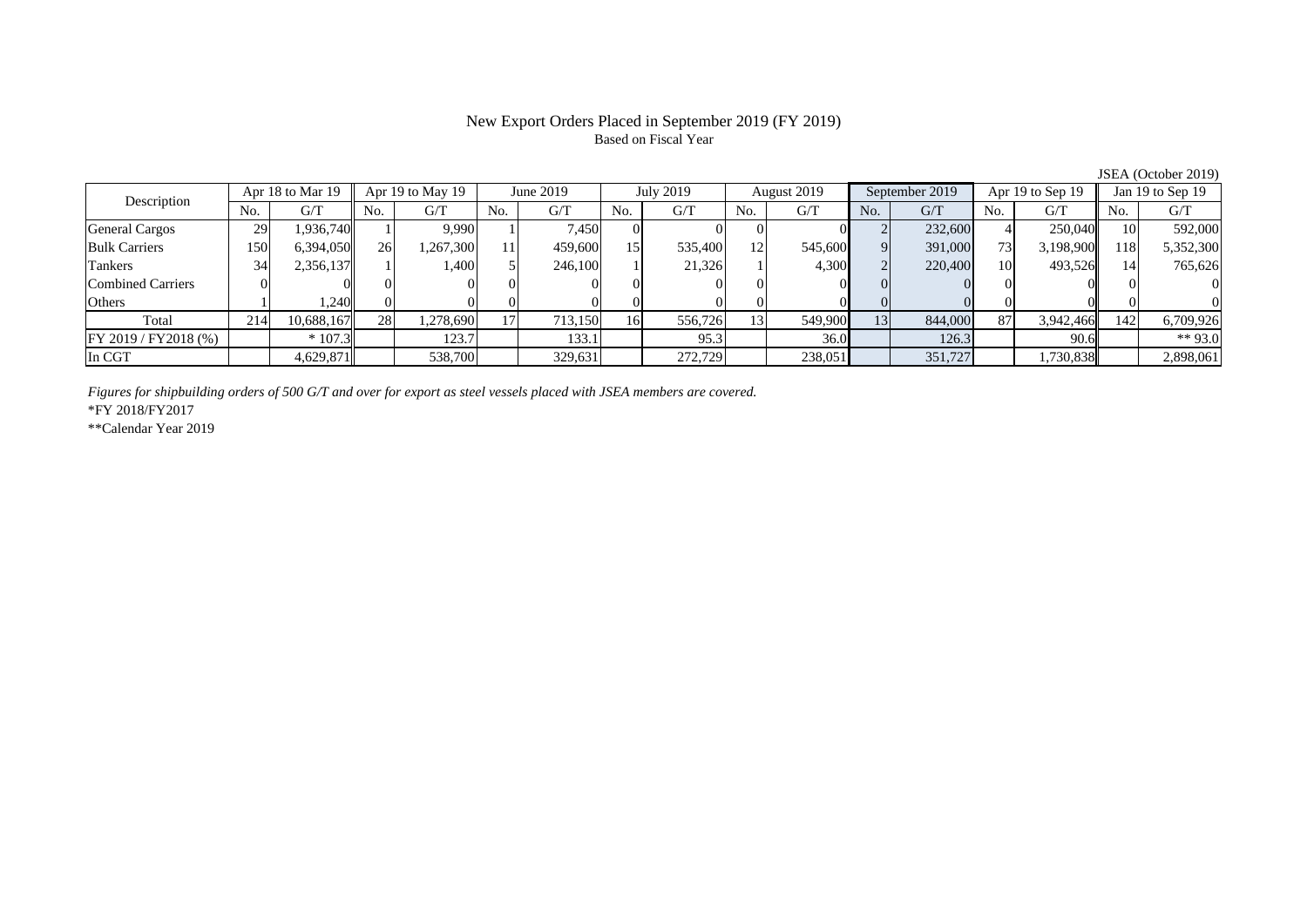## Export Ships Delivered in September 2019 (FY 2019) Based on Fiscal Year

No. G/T No. G/T No. G/T No. G/T No. G/T No. G/T No. G/T No. G/T $G/T$ General Cargos ( 27 2,691,356 4 621,529 4 339,846 1 7,450 1 32,691 2 252,466 12 1,253,982 17 1,719,667 Bulk Carriers 116 4,235,101 25 998,736 14 557,691 13 446,305 19 845,506 18 662,129 89 3,510,367 127 4,836,865 Tankers | 68| 4,127,923|| 13| 937,102| 4| 296,841| 6| 633,832| 6| 268,073| 4| 375,694| 33| 2,511,542|| 58| 3,811,424 Combined Carriers 0 0 0 0 0 0 0 0 0 0 0 0 0 0 0 0Others 0 0 0 0 0 0 0 0 0 0 0 0 0 0 0 0Total 211 11,054,380 42 2,557,367 22 1,194,378 20 1,087,587 26 1,146,270 24 1,290,289 134 7,275,891 202 10,367,956 |FY 2019 / FY2018 (%) | | \*109.7 | 169.8 | 100.7 | 298.6 | 126.6 | 122.6 | 145.1 | \*\* 130.0 In CGT | | 5,410,238 || | 1,170,285 || | 552,487 || | 552,486 || | 567,533 || | 596,183 || 3,401,974 || | 4,945,920 Description Apr 18 to Mar 19 Apr 19 to May 19 June 2019 July 2019 August 2019 September 2019 Apr 19 to Sep 19 Jan 19 to Sep 19

*Deliveries of new shipbuilding orders of 500 G/T and over for export as steel vessels placed with JSEA members are covered.*

\*FY 2018/FY2017

\*\*Calendar Year 2019

JSEA (October 2019)